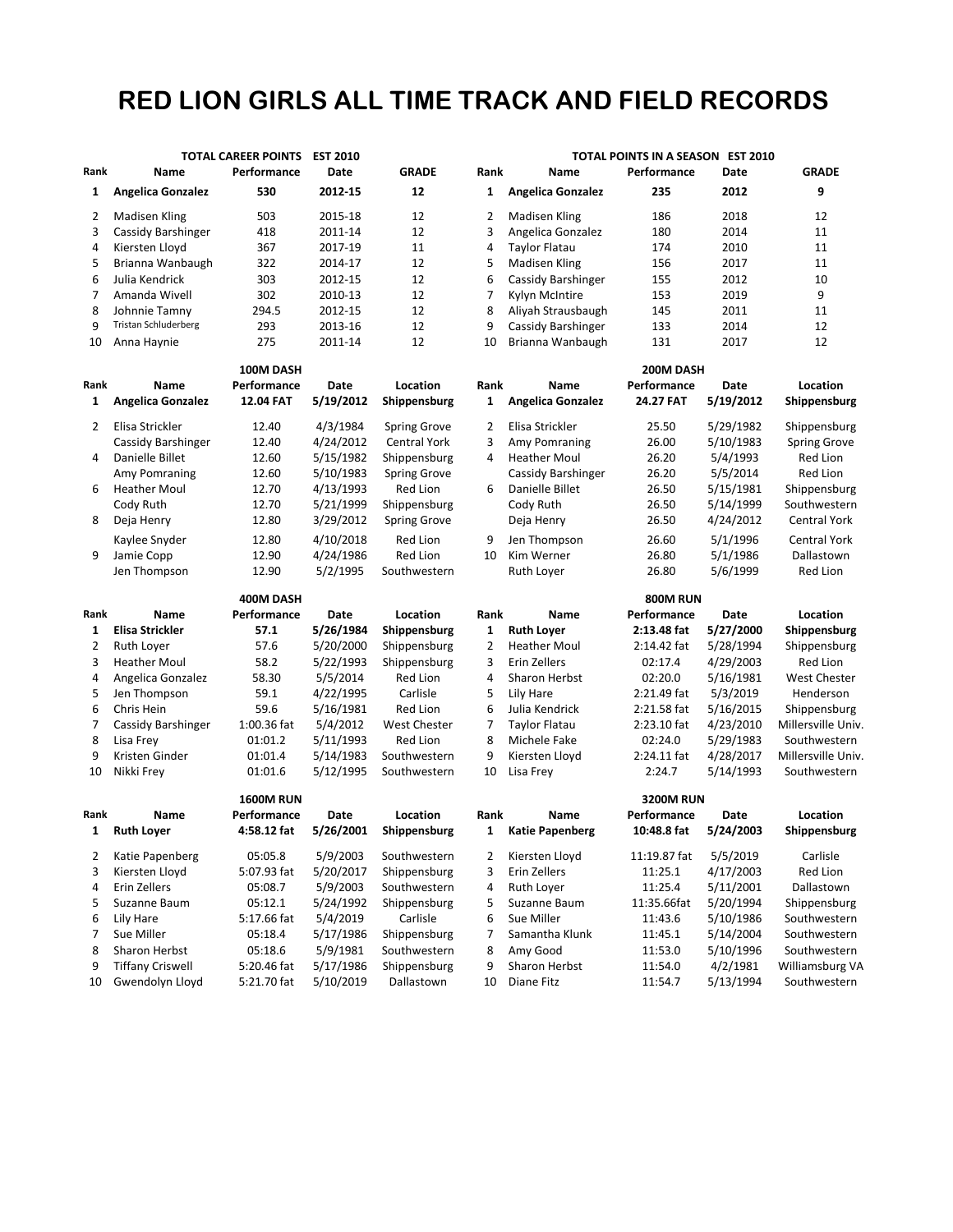|              |                           | <b>100M HURDLES</b> |             |                     |                |                      | <b>300M HURDLES</b> |           |                 |
|--------------|---------------------------|---------------------|-------------|---------------------|----------------|----------------------|---------------------|-----------|-----------------|
| Rank         | Name                      | Performance         | Date        | Location            | Rank           | Name                 | Performance         | Date      | Location        |
| 1            | Nikki Frey                | 15.2                | 4/23/1996   | Dallastown          | $\mathbf{1}$   | <b>Tara Renn</b>     | 45.50               | 5/16/1987 | Shippensburg    |
| 2            | Tara Renn                 | 15.9                | 5/5/1987    | Red Lion            | 2              | Cassidy Barshinger   | 45.54 fat           | 5/25/2012 | Shippensburg    |
| 3            | Angelica Gonzalez         | 16.2                | 3/29/2012   | Spring Grove        | 3              | Angelica Gonzalez    | 45.95 fat           | 5/5/2012  | Central York    |
|              | Cassidy Barshinger        | 16.2                | 5/5/2014    | Red Lion            | 4              | Aliyah Strausbaugh   | 46.10 fat           | 5/13/2011 | Dallastown      |
| 5            | Katie Gallagher           | 16.3                | 4/11/1996   | <b>Red Lion</b>     | 5              | Nikki Frey           | 46.70               | 5/13/1994 | Southwestern    |
| 6            | Karen Ginder              | 16.4                | 5/15/1982   | Southwestern        | 6              | Colleen Preston      | 47.50               | 5/15/1982 | Southwestern    |
| 7            | Debbie Baer               | 16.5                | 5/13/1988   | Southwestern        | $\overline{7}$ | Jayla Godfrey        | 47.90               | 4/28/2015 | Red Lion        |
| 8            | <b>Tiff Wimmer</b>        | 16.7                | 4/8/2000    | Central             | 8              | Heidi Nace           | 48.00               | 5/8/1992  | Southwestern    |
|              |                           |                     |             |                     |                |                      |                     |           |                 |
|              | Jayla Godfrey             | 16.7                | 4/14/2016   | Red Lion            | 9              | Brenda Rawhauser     | 48.80               | 5/14/1983 | Southwestern    |
| 10           | Nikki Resser              | 16.8                | 4/11/1996   | Southwestern        |                | Meredith Kunce       | 48.80               | 5/5/2014  | Red Lion        |
|              |                           | <b>LONG JUMP</b>    |             |                     |                |                      | <b>TRIPLE JUMP</b>  |           |                 |
| Rank         | Name                      | Performance         | Date        | Location            | Rank           | Name                 | Performance         | Date      | Location        |
| 1            | Jen Thompson              | 18-06.75            | 4/20/1996   | Shippensburg        | 1              | Jen Thompson         | 39-07.5             | 5/27/1995 | Shippensburg    |
| 2            | Angelica Gonzalez         | 18-04.0             | 4/16/2013   | York High           | $\overline{2}$ | Chris Hein           | 37-10.0             | 5/21/1982 | Shippensburg    |
| 3            | Chris Hein                | 17-06.25            | 5/15/1982   | Southwestern        | 3              | Marcy Hoyt           | 35-09.0             | 5/12/1989 | Southwestern    |
| 4            | Jayla Godfrey             | $16 - 7.5$          | 4/28/2015   | Red Lion            | 4              | Angelica Gonzalez    | 35-04.5             | 4/9/2013  | <b>Red Lion</b> |
| 5            | Deja Henry                | 16-02.5             | 5/20/2011   | Shippensburg        | 5              | Kristen Ginder       | 35-01.25            | 5/14/1983 | Southwestern    |
| 6            | Laura Meyers              | 16-01.5             | 4/10/1999   | <b>Central York</b> | 6              | <b>Taylor Flatau</b> | 34-11.75            | 5/14/2010 | Dallastown      |
| 7            | Kendall Lookingbill       | 15-11.75            | 4/28/2015   | Red Lion            | $\overline{7}$ | Merry Hildebrand     | 34-11.5             | 4/29/1980 | Red Lion        |
| 8            |                           |                     |             | Red Lion            | 8              |                      |                     | 4/12/2008 |                 |
|              | <b>Donteris Spence</b>    | 15-11.25            | 5/4/2010    |                     |                | Kelsey Flatau        | 34-07.25            |           | Shippensburg    |
| 9            | Sydney Beaverson          | 15-11.0             | 3/30/2019   | Chambersburg        | 9              | Kathi Metz           | 34-05.0             | 5/1/1986  | Dallastown      |
| 10           | Marcy Hoyt                | 15-10.5             | 4/18/1989   | Dallastown          | 10             | Lou Ann Horn         | 34-04.5             | 4/8/1980  | Dallastown      |
|              |                           | <b>HIGH JUMP</b>    |             |                     |                |                      | POLE VAULT          |           |                 |
| Rank         | Name                      | Performance         | Date        | Location            | Rank           | Name                 | Performance         | Date      | Location        |
|              | <b>Jess Williams</b>      |                     | 4/11/1996   |                     |                |                      |                     |           |                 |
| $\mathbf{1}$ |                           | 5-05.0              |             | <b>Red Lion</b>     | $\mathbf{1}$   | Amanda Young         | 11'6"               | 5/26/2012 | Shippensburg    |
|              | <b>Steph Blevins</b>      | $5 - 05.0$          | 4/8/1999    | <b>Red Lion</b>     | 2              | Rachel Weigle        | 11'0"               | 5/27/2006 | Shippensburg    |
| 3            | Janay Truiett             | $5 - 03.0$          | 5/7/2011    | York Suburban       | 3              | Kendall Lookingbill  | 9'09"               | 4/28/2015 | Red Lion        |
| 4            | Lisa Frey                 | $5 - 02.0$          | 5/14/1993   | Southwestern        | 4              | Mandy Warner         | 9'00"               | 4/17/2003 | <b>Red Lion</b> |
|              | <b>Taylor Flatau</b>      | $5 - 02.0$          | $?$ /?/2009 | ?????               |                | Lauren Deaver        | 9'00"               | 4/28/2015 | <b>Red Lion</b> |
| 6            | <b>Stacy Markle</b>       | $5 - 01.0$          | 4/21/1987   | Red Lion            | 6              | Jen Solter           | 8'09"               | 5/1/2001  | Central         |
|              | Amy Gallagher             | $5 - 01.0$          | 4/18/1989   | Dallastown          |                | Jamie Billet         | 8'09"               | 5/20/2000 | Shippensburg    |
|              | Abby Walker               | $5 - 01.0$          | 4/7/1998    | Red Lion            |                | <b>Riley Miller</b>  | 8'09"               | 5/1/2018  | Dallastown      |
|              | Alyssa Zortman            | $5 - 01.0$          | 3/30/2004   | New Oxford          | 9              | Natalie Sindlinger   | 8'06"               | 5/1/2018  | Dallastown      |
|              | Johnnie Tamny             | $5 - 01.0$          | 5/1/2012    | Red Lion            | 10             | Chelsea Parkent      | 8'00"               | 5/14/2004 | Southwestern    |
|              |                           |                     |             |                     |                | Nicole Seitz         | 8'00"               | 4/3/2010  | Chambersburg    |
|              |                           |                     |             |                     |                |                      |                     |           |                 |
|              |                           | <b>SHOT PUT</b>     |             |                     |                |                      | <b>DISCUS</b>       |           |                 |
| Rank         | Name                      | Performance         | Date        | Location            | Rank           | Name                 | Performance         | Date      | Location        |
| 1            | Nan Strawbridge           | 41-07.0             | 5/2/1989    | <b>Dover</b>        | $\mathbf{1}$   | <b>Madisen Kling</b> | 150-07.00           | 5/4/2018  | Henderson       |
| 2            | Kim Tome                  | 39-06.0             | 4/28/1983   | Red Lion            | $\overline{2}$ | Nan Strawbridge      | 141-01.0            | 4/25/1989 | Red Lion        |
| 3            | Penny Erisman             | 39-00.5             | 4/9/1987    | Red Lion            | 3              | Penny Erisman        | 131-01.0            | 5/24/1986 | Shippensburg    |
| 4            | Hannah Kuhn               | 37-01.25            | 5/6/2008    | Dallastown          | 4              | Kylyn McIntire       | 124-01.0            | 5/1/2019  | Henderson       |
| 5            | Kathi Metz                | 36-05.75            | 5/10/1986   | Southwestern        | 5              | Chris Rupp           | 116-09.0            | 4/19/1988 | Red Lion        |
| 6            | Amy Witmer                | 36-01.5             | 5/4/1998    | <b>Spring Grove</b> | 6              | Kathi Metz           | 116-05.0            | 4/24/1986 | Red Lion        |
| 7            | Nicole Becker             | 35-10.5             | 5/9/2000    | New Oxford          | 7              | Nicole Becker        | 113-10.0            | 5/11/2001 | Dallastown      |
| 8            | <b>Stacey Blouse</b>      | 35-08.0             | 5/5/1981    | Red Lion            | 8              | Katie Greenwalt      | 113-03.5            | 4/29/1982 | Dallastown      |
| 9            | <b>Madisen Kling</b>      | $35 - 7.5$          | 5/4/2018    | Henderson           | 9              | Tasha Stern          | 112-09.0            | 5/2/2000  | Red Lion        |
| 10           | Katie Grenewalt           | 35-06.0             | 4/28/1993   | Red Lion            | 10             | Sarah Becker         | 110-00.0            | 5/4/2004  | Dallastown      |
|              |                           |                     |             |                     |                |                      |                     |           |                 |
|              |                           | <b>JAVELIN</b>      |             |                     |                |                      |                     |           |                 |
| Rank         | Name                      | Performance         | Date        | Location            |                |                      |                     |           |                 |
| 1            | <b>Amanda Myers</b>       | 143-10.0            | 3/27/2014   | <b>Spring Grove</b> |                |                      |                     |           |                 |
| 2            | <b>Brittany Harlacker</b> | 135-09.0            | 4/15/2008   | New Oxford          |                |                      |                     |           |                 |
| 3            | Brianna Wanbaugh          | 130-05.0            | 5/20/2017   | Shippensburg        |                |                      |                     |           |                 |
| 4            | Nan Strawbridge           | 126-02.0            | 5/18/1990   | Shippensburg        |                |                      |                     |           |                 |
| 5            | Amy Gladfelter            | 119-00.0            | 5/22/1993   | Shippensburg        |                |                      |                     |           |                 |
| 6            | Mandy Warner              | 118-02.0            | 3/27/2003   | Southwestern        |                |                      |                     |           |                 |
| 7            | Penny Erisman             | 117-01.0            | 5/10/1986   | Southwestern        |                |                      |                     |           |                 |
| 8            | Wendy Wild                | 112-08.0            | 5/12/2000   | Southwestern        |                |                      |                     |           |                 |
| 9            |                           |                     |             |                     |                |                      |                     |           |                 |
|              | Madisen Kling             | 109-03.0            | 4/4/2018    | Central York        |                |                      |                     |           |                 |
| 10           | <b>Tammy Blymire</b>      | 108-10.0            | 3/24/1987   | Red Lion            |                |                      |                     |           |                 |